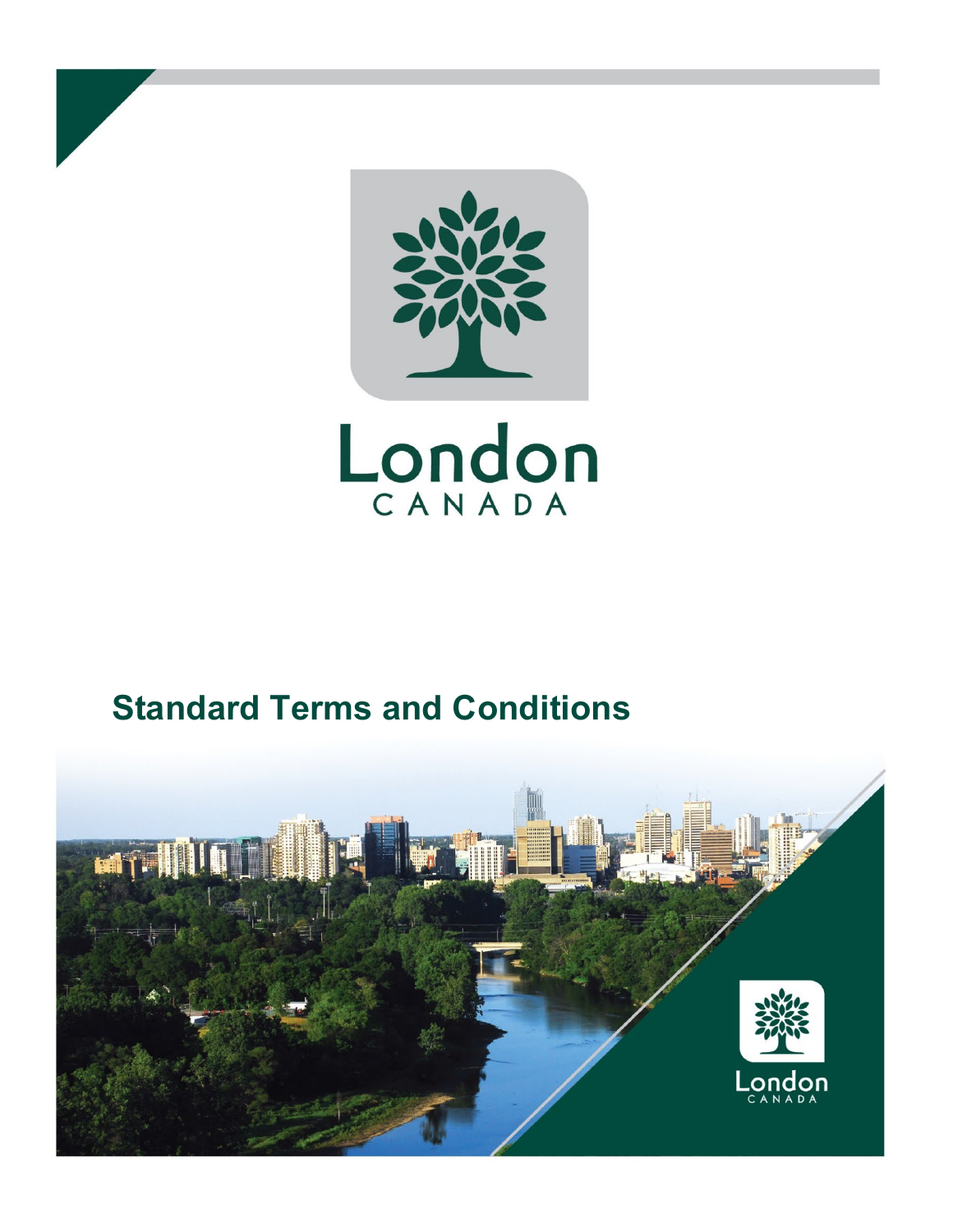

# **1. Definitions**

"Request for Bids" is used in place of Request for Tender, Quote, Proposal, Qualifications, and Information in the appropriate context.

"Bid" is used in place of quote, proposal, or tender response.

"Bidder" is a person, corporation or other entity that responds, or intends to respond to a Request for Bids.

"Successful Bidder" is a person, corporation, or other entity that is awarded the contract or purchase order resulting from a Request for Bids.

# **2. Additional General Conditions**

Terms and Conditions dealing with the specific requirements of the Request for Bids are included in the Request for Bid documents.

# **3. Access to Information**

The information submitted in response to this Bid will be treated in accordance with the relevant provisions of the Municipal Freedom of Information and Protection of Privacy Act (MFIPPA) and in accordance with the City's Procurement of Goods and Services Policy. By submission of a response, the Bidder accepts that information will be treated accordingly.

# **4. Personal Information**

In accordance with MFIPPA, the Successful Bidder, its directors, officers, employees, agents, volunteers and persons for whom it is at law responsible will hold confidential and will not disclose or release to any person at any time during or following the term of this contract, except where required by law, any information or document without obtain the written consent of the individual/organisation concerned prior to the release or disclosure of such information or document and shall comply with the requirements regarding Personal Information and Confidentiality.

# **5. Mandatory Proof of COVID-19 Vaccination Policy for Contractors and Consultants**

Contractors or Consultants performing work for the City of London on a City of London site acknowledge having reviewed the City's [Mandatory Proof of Vaccination](https://london.ca/sites/default/files/2021-09/Mandatory%20Proof%20of%20COVID-19%20Vaccination%20Adm%20Policy_0.pdf)  [Policy.](https://london.ca/sites/default/files/2021-09/Mandatory%20Proof%20of%20COVID-19%20Vaccination%20Adm%20Policy_0.pdf) The Contractor/Consultant shall be required to ensure all employees and representatives, including subcontractors, who are on a City of London site comply with the policy at all times.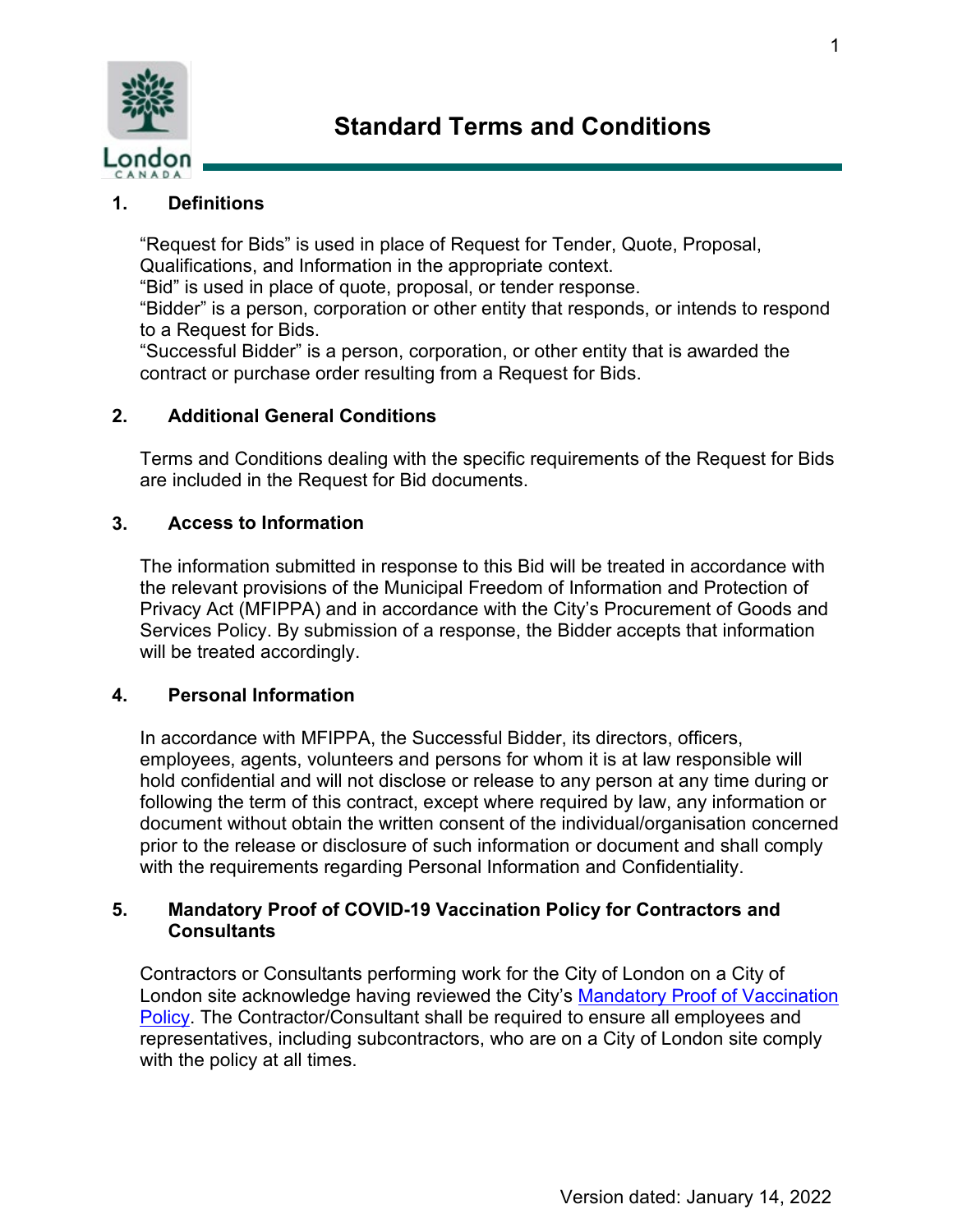# **6. Code of Conduct**

The Successful Bidder is required to adhere to the [City of London Respectful](https://london.ca/council-policies/respectful-workplace-policy-anti-harassmentanti-discrimination) Workplace Policy.

# **7. Approved Forms – Collection of Personal Information**

When collecting personal information under this contract, the Successful Bidder or subcontractor shall use only the forms approved by the City for that purpose.

# **8. Bid Submission to be Considered an Offer**

The submission of a Bid to the City shall be deemed to constitute an "Offer" which may be accepted, at the option of the City by:

- a) written acknowledgement of acceptance, OR
- b) the issuance of a "purchase order".

Upon such acceptance the terms, conditions and specifications herein set forth shall be confirmed and binding upon the City and the Bidder. Upon acceptance of the Bid, both parties hereto agree to do everything necessary to ensure that the terms of this agreement take effect.

The failure of either party at any time to require performance by the other party of any provision hereof shall in no way affect their right thereafter to enforce such provision or to seek damages for the breach thereof. It is agreed between the parties that neither party shall be held responsible for damages caused by delay or failure to perform their undertakings hereunder when such delay or failure is due to fires, strikes, floods, Acts of God or the Queen's enemies, lawful acts of public authorities or delays or defaults caused by common carriers, which cannot reasonably be foreseen or provided against.

#### **9. Acceptance/Award**

The award of this Bid may not necessarily be based on price. The City will review Bids to determine which response most clearly meets the City's requirements.

#### **10. Qualifying of Bids**

Bidders are cautioned against qualifying their response in any manner whatsoever as this may result in their Bid being rejected.

# **11. Reservations for Rejection and Award**

The City reserves the right to accept or reject any or all Bids or parts of Bids, to waive irregularities and technicalities and to request re-bids on the required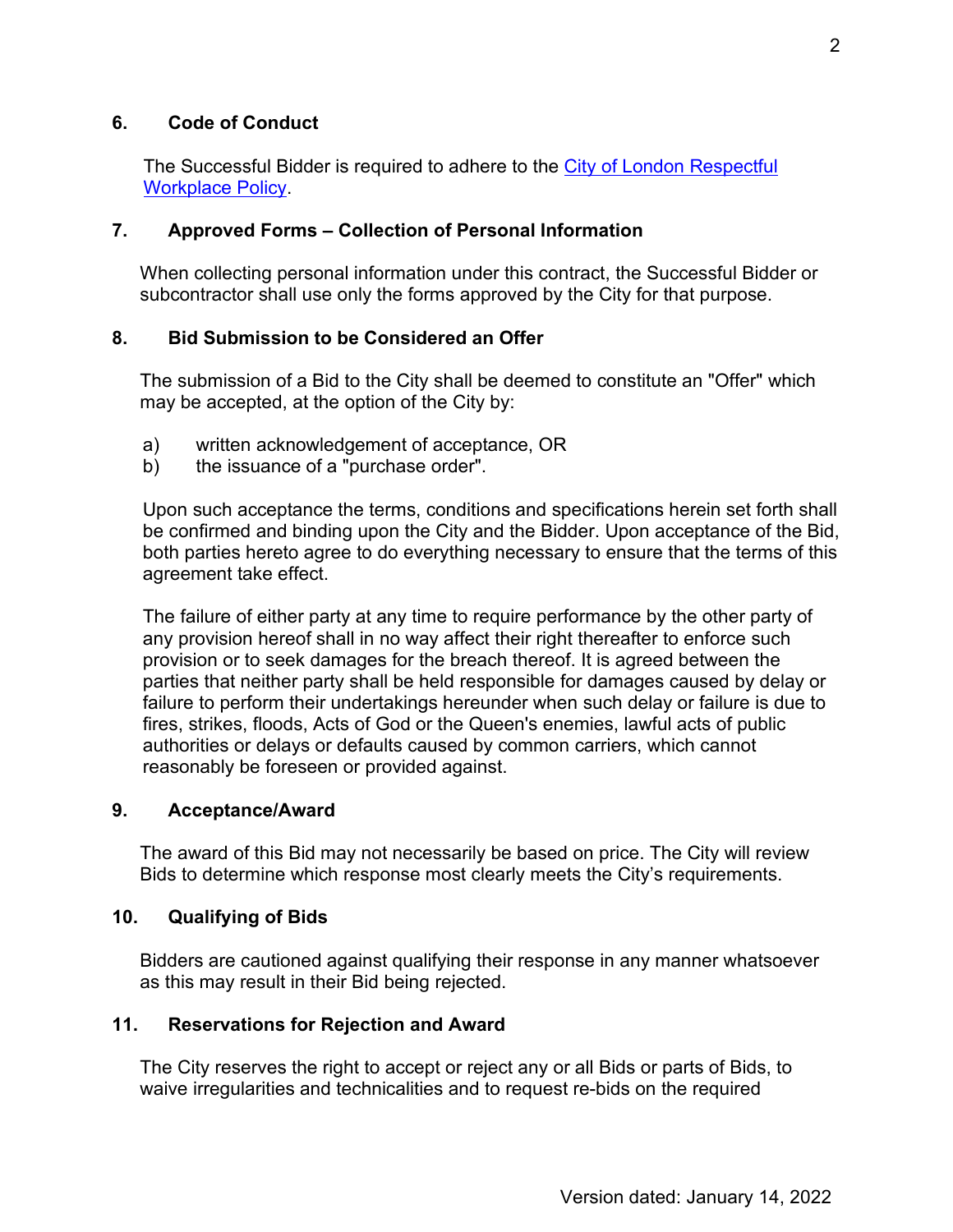material(s). It further reserves the right to award the contract on split-order basis, lump sum or individual item basis or such combination as shall best serve the interests of the City in the opinion of the Manager of Purchasing and Supply Division and the applicable Department, unless otherwise stated.

The City also reserves the right to waive minor variations to specifications (interpretation of minor variances will be made by the applicable Department personnel).

# **12. One Bid Response Received**

In the event that only one (1) Bid is received at time of closing, the Manager of Purchasing and Supply or designate will delay opening of the Bid and will consult with the respective Managing Director/City Manager as to whether to open or reject the Bid. A decision to re-bid will be made respectively by the Manager of Purchasing and Supply and the respective Managing Director/City Manager.

# **13. Laws**

It is agreed that the goods and services supplied shall comply with all Federal laws, applicable municipal by-laws and other Province of Ontario laws applying thereto.

The parties acknowledge that performance of the obligations required may be affected by changes in applicable laws of the Province of Ontario. In the event of a change in applicable legislation that results in a material impact on the performance of any act required by this contract, the parties shall renegotiate the provisions of this contract to achieve mutually acceptable terms for the performance of acts required. If the parties are unable to agree on the revised terms and conditions either party may submit the dispute to arbitration in accordance with the provisions of the Arbitration Act S.O. 1991, C. 17.

# **14. Oral Instructions or Suggestions**

The City will assume no responsibility for oral instruction or suggestions. All official correspondence in regard to the specifications should be directed to and will be issued by the City's Purchasing and Supply Division.

#### **15. Specifications**

No Successful Bidder is relieved from supplying all components necessary to render the material(s) and/or service(s) fit for the use specified in the governing documents merely because detailed specifications on the various components are not set out in the documents.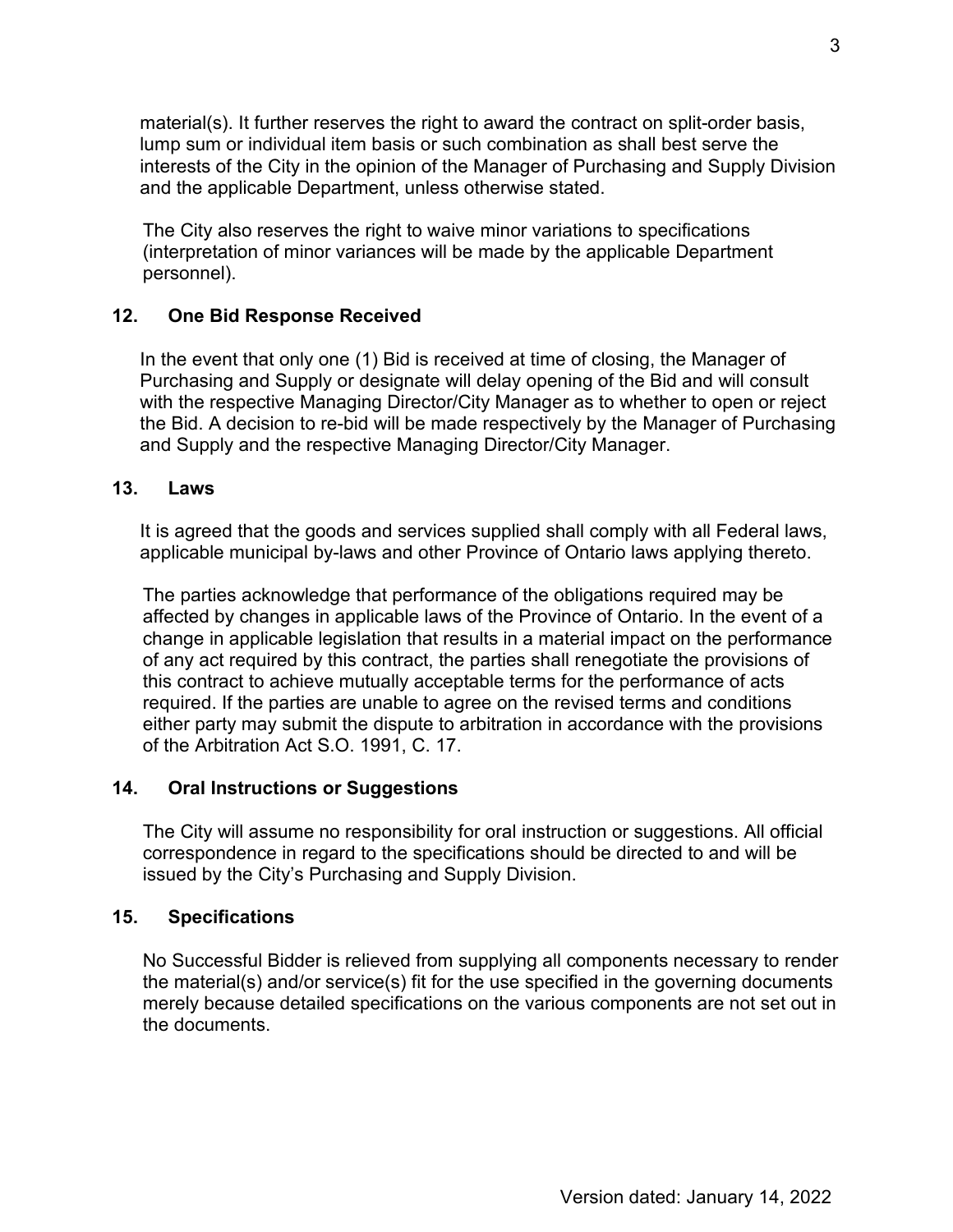# **16. Variations to Specifications**

For purposes of evaluation, Bidders MUST indicate any variances from our specifications, terms and/or conditions, no matter how slight. If variations are not stated or referenced it will be assumed the product or service fully complies with the City's specifications, terms and conditions.

## **17. Brand Names and Alternative Products**

If and wherever in the specification a brand name, make, name of any manufacturer, trade name or vendor catalogue number is mentioned, it is for the purpose of establishing a grade or quality of material only, unless specified otherwise or indicated with "NO SUBSTITUTION". The City does not wish to rule out other competition and equal brands or makes, the phrase "OR APPROVED EQUAL" may be added. Equivalent is described as a good or service equal to another in value or measure or force or effect or significance. The City, in its absolute sole discretion, shall deem what is an approved equivalent.

If a product other than what is specified, it is the Bidder's responsibility to name such product and to prove to the City that said product is equal to the specifications and to submit brochures, samples and/or specifications in detail on item(s) bid. The City shall be the judge concerning the merits of Bids submitted.

Consideration will be given to Bids submitted on alternate commodities to the extent that such action is deemed to serve the best interests of the City. If the Bidder does not indicate that the commodity they propose to furnish is other than specified, it will be construed to mean that the Bidder proposes to furnish the exact commodity as requested. However, descriptive literature may be included as long as its sole purpose is only to illustrate and simplify the Bid.

#### **18. Samples and Demonstrations**

Evidence in the form of samples may be requested. Such samples are to be furnished when requested, unless otherwise stated in the document. If samples are requested, samples must be received by the City no later than seven (7) days after formal request is made. When required, the City may request full demonstrations of any unit(s) bid prior to the award of any contract. Samples, when requested, must be furnished free of expense to the City and, if not used in testing, or destroyed, will, upon request within 30 days of award, be returned at the Bidder's expense.

When requested, samples are to be mailed to, Purchasing & Supply, 267 Dundas Street, London, Ontario N6A 4L9.

#### **19. Quality**

All materials used for the manufacture or construction of any supplies, materials or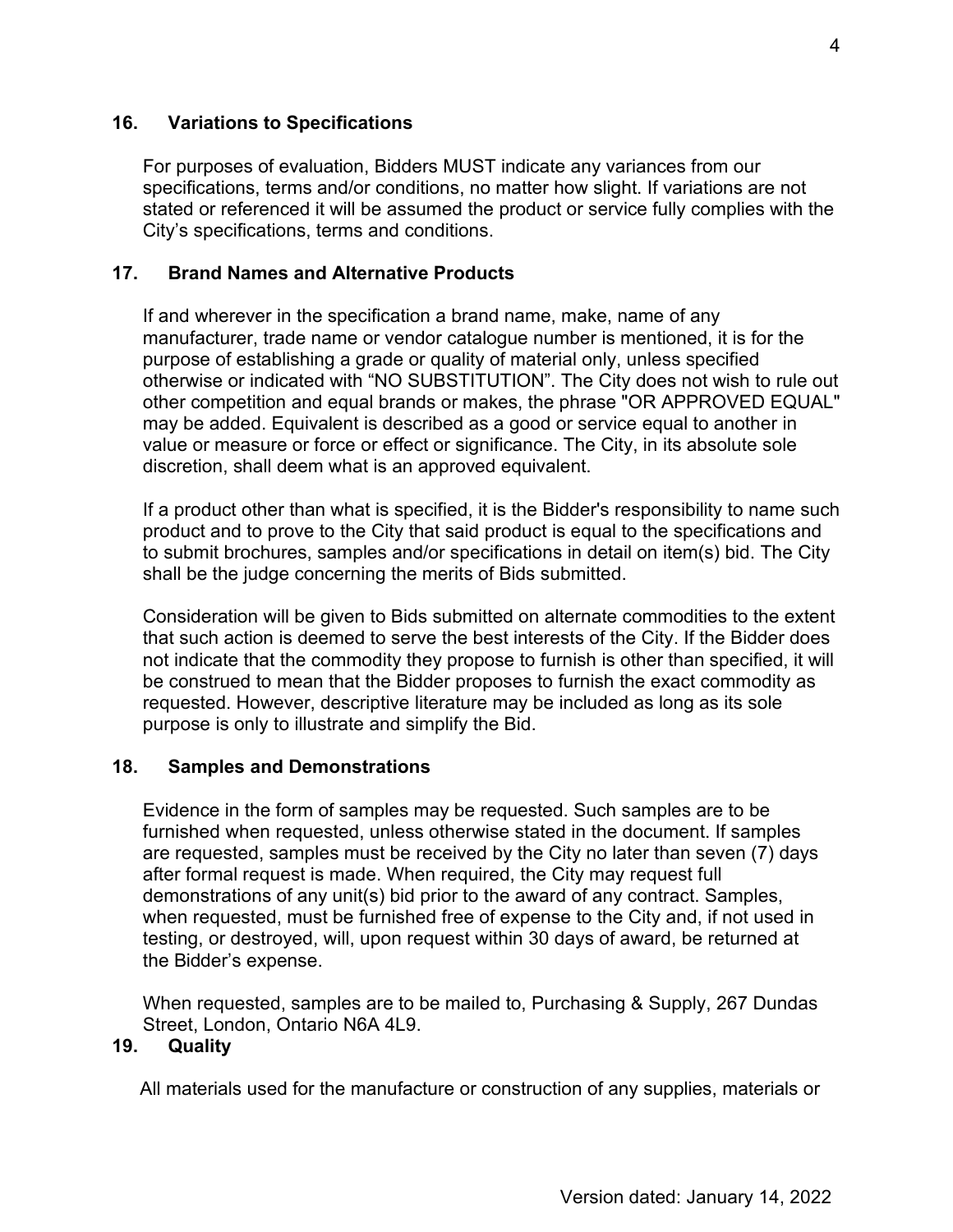equipment covered by this Request for Bids shall be new. The items must be new, the latest model, of the best quality and highest grade workmanship.

# **20. Copyrights or Patent Rights**

The Bidder warrants that there has been no violation of copyrights or patent rights in manufacturing, producing or selling the goods shipped or ordered as a result of this Bid and seller agrees to hold the purchaser harmless from any and all liability, loss or expense occasioned by any such violation.

# **21. Date Compliance**

All products and services should be free from defects with regards to date processing. This includes, but is not limited to, the transition from a year to another, the transition from a century to another and the occurrence of leap years.

# **22. Warranties for Usage**

Whenever requests for Bids are issued, seeking a source of supply for materials or services, the quantities or usage shown are estimated only unless otherwise stated. No guarantee or warranty is given or implied by the City as to the total amount that may or may not be purchased from any resulting contracts. These quantities are for Bidder's information only and will be used for tabulation and presentation of Bid prices and the City reserves the right to increase or decrease quantities as required.

# **23. Acceptance of Material**

The material delivered under this Request for Bids shall remain the property of the seller until a physical inspection and actual usage of this material and/or service is made and thereafter accepted to the satisfaction of the City and must comply with the terms herein and be fully in accord with the specifications and of the highest quality. In the event the material and/or service supplied to the City is found to be defective or does not conform to specifications, the City reserves the right to cancel the order upon written notice to the seller and return the product to the seller at the seller's expense.

# **24. Safety Standards**

The Bidder warrants that the product supplied to the City conforms in all respects to the standards set forth by Federal and Provincial agencies and failure to comply with this condition will be considered a breach of contract.

# **25. Manufacturer's Certification**

The City reserves the right to request from the Bidder separate manufacturer's certification of all statements made in the Bid document.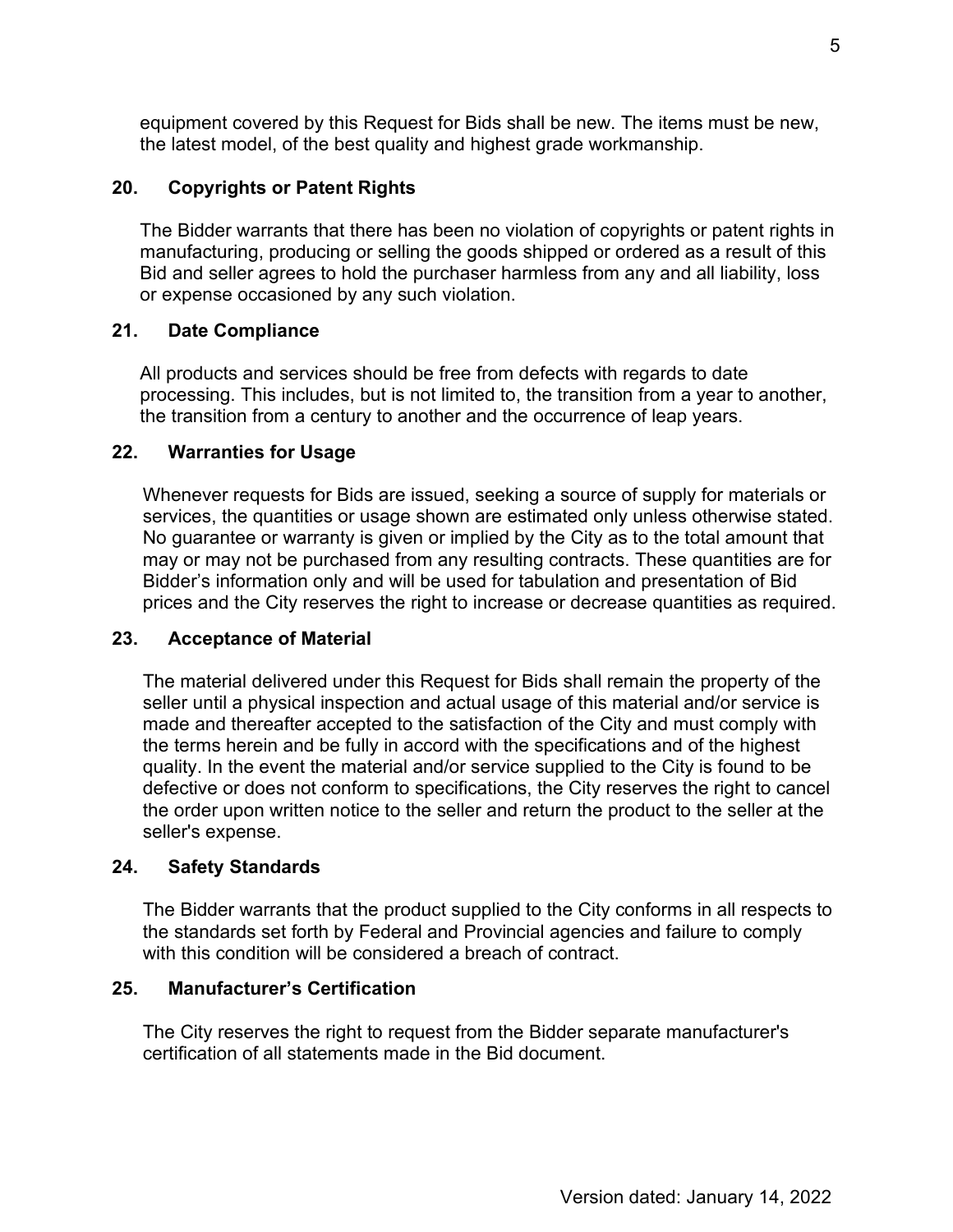## **26. Ownership of Materials, Reports, Designs, Specifications & Training Materials**

Any work completed at the City's expense, on-site or remotely during the course of the project, including training materials, reports, designs, custom applications, specifications or otherwise shall become the exclusive property of the City.

## **27. Delivery**

Time will be of the essence for any orders placed as a result of this Request for Bids. The City reserves the right to cancel such orders, or any part thereof, without obligations if delivery is not made at the time(s) specified.

## **28. Designated Substances Including Asbestos Requirements**

Where applicable, the Successful Bidder is required to understand and comply with the [Designated Substances](https://london.ca/sites/default/files/2020-10/Designated-Substances.pdf) – Standard Contract Clauses.

## **29. Compliance with the Accessibility for Ontarians with Disabilities Act, 2005**

The Successful Bidder shall ensure that all its employees, agents, volunteers, or others for whom the Successful Bidder is legally responsible receive training regarding the provision of the goods, services and facilities contemplated herein to persons with disabilities in accordance with the Integrated Accessibility Standards Regulation Ontario Regulation 191/11 (the "Regulation") made under the Accessibility for Ontarians with Disabilities Act, 2005, as amended the "Act"). The Successful Bidder shall ensure that such training includes, without limitation, a review of the purposes of the Act, the requirements of the Regulation, and the Human Rights Code as it pertains to persons with disabilities as well as instruction regarding all matters set out in Part IV.2 Customer Service Standards of the Regulation. The Successful Bidder shall submit to the City, as required from time to time, documentation describing its Integrated Accessibility Standards, Human Rights Code and Customer Service training policies, practices and procedures, and a summary of its training program, together with a record of the dates on which training was provided and a list of the employees, agents volunteers or others who received such training. The City reserves the right to require the Successful Bidder to amend its training policies to meet the requirements of the Act and the Regulation.

#### **30. Bid Attachments**

A response to a Request for Bid which has attached a condition of sale or any other attachment which alters the specifications, conditions or terms, or makes it subordinate, may be cause for rejection.

# **31. Assignment and Successors**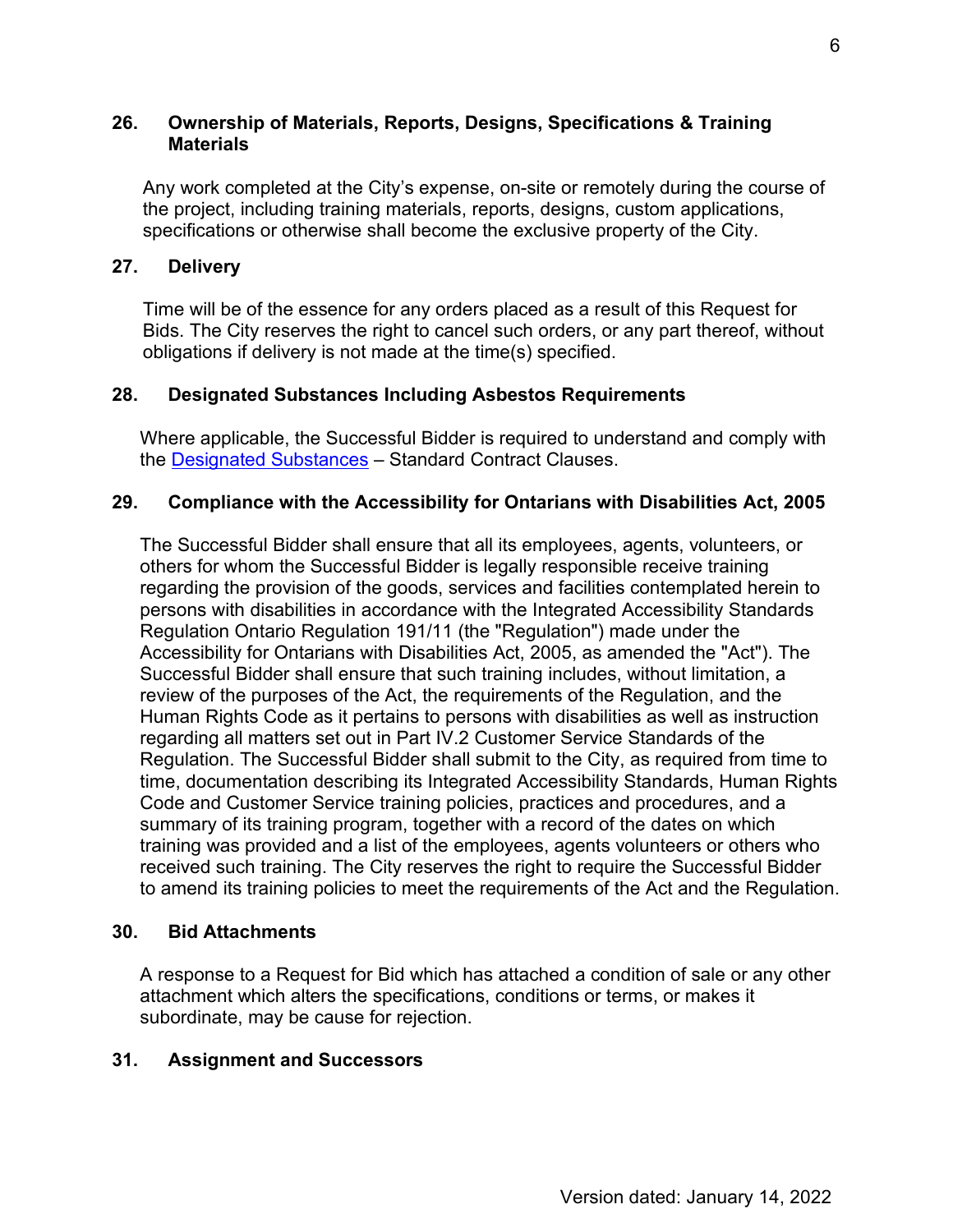Following award of the contract, the Successful Bidder shall not, without written consent of the Manager of Purchasing and Supply or designate make any assignment or any subcontract for the execution of any service or product hereby quoted on. The consent of the Manager of Purchasing and Supply or designate may be arbitrarily withheld. The contract shall apply to and be binding on the parties hereto and their successors, administrators, executors and assigns and each of them.

# **32. Assignment and Sub-Contracts**

The Successful Bidder shall not, without the written consent of the City, make any assignment or sub-contract for the provision of any goods or services hereby Bid on.

# **33. Records Retention**

In the event that the Successful Bidder ceases operation, it is agreed that the Successful Bidder will not dispose of any records related to this agreement without the prior written consent of the City, but when requested by the City shall return the records to the City forthwith.

# **34. Warranty**

In supplement of, and not by way of substitution for the terms and conditions or any warranty stipulated or implied by law and notwithstanding prior acceptance by the City, the Successful Bidder will at any time within 3 months of delivery thereof, and at their expense replace any goods which are or become defective as a result of faulty or inefficient manufacture, materials or workmanship.

# **35. Non-Resident Withholding Tax**

Non-residents of Canada are subject to a withholding tax of 15% as per paragraph 153(1) (g) of the Canadian Income Tax Act and Section 105(1) of the Income Tax Regulations. As required by law, the City will withhold 15% on all amounts payable to a non-resident vendor for services rendered in Canada. A Canada Revenue Agency approved waiver/reduction form must be submitted prior to payment processing in order to exempt/reduce the vendors required withholding tax amount. The withholding tax does not apply to GST or HST charged as well as any reimbursable costs (e.g. airfare, meals) provided they are itemized on the invoice.

The City's withholding of tax under this section does not relieve the non-resident vendor of its obligation to withhold tax on payments to non-resident subcontractors nor does it necessarily relieve the vendor of its total Canadian tax liability. Vendors should apprise themselves of the non-resident withholding tax rules prior to bidding on City requirements. Further information can be found on the Canada Revenue Agency website at: [Canada Revenue](http://www.cra-arc.gc.ca/)